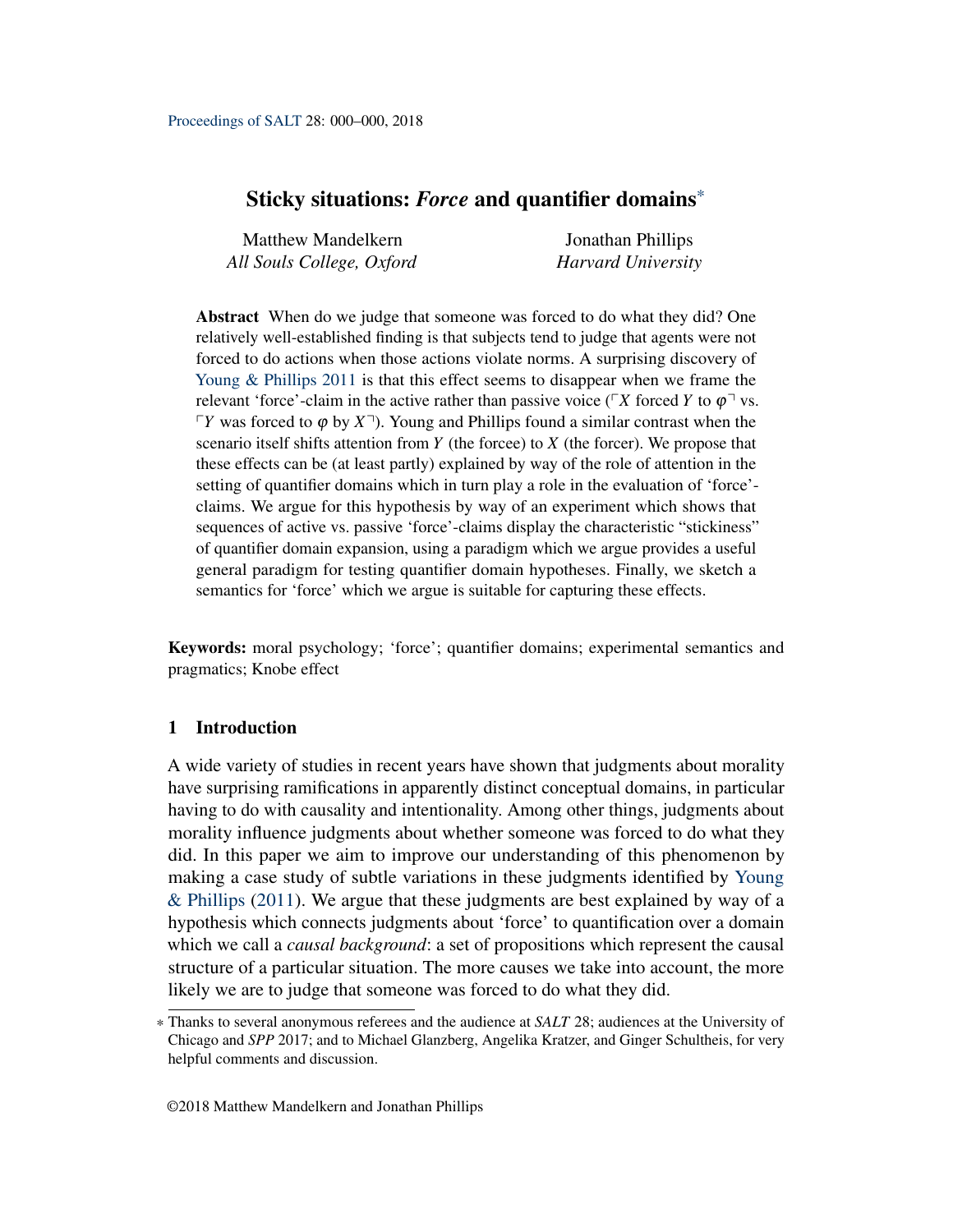# 2 The basic effect

Moral judgments influence intuitions about ostensibly non-moral issues in surprising, and now well-documented, ways (this is sometimes called the *Knobe effect* after [Knobe](#page-17-0) [2003;](#page-17-0) see [2010](#page-17-1) for a review). While the basic intuition behind these phenomena can be see at least as early as Aristotle (*NE* 1110*a*8-9), an explosion of recent empirical work has shown that people's moral judgments influence their ordinary assessments of whether or not an agent acted intentionally [\(Knobe](#page-17-0) [2003;](#page-17-0) [Leslie, Knobe & Cohen](#page-17-2) [2006;](#page-17-2) [Cova](#page-17-3) [2016\)](#page-17-3), whether an agent caused a given outcome [\(Alicke](#page-16-0) [1992;](#page-16-0) [Knobe & Fraser](#page-17-4) [2008;](#page-17-4) [Hitchcock & Knobe](#page-17-5) [2009\)](#page-17-5), whether or not an agent acted freely [\(Phillips & Knobe](#page-18-1) [2009\)](#page-18-1), and so on [\(Pettit & Knobe](#page-18-2) [2009;](#page-18-2) [Phillips, Luguri & Knobe](#page-18-3) [2015\)](#page-18-3).

Our focus here will be on the impact that moral judgments have on assessments of whether or not an agent was forced to do a given action. The first empirical work on this topic, [Phillips & Knobe](#page-18-1) [2009,](#page-18-1) randomly assigned half of participants to read each of the two variants in the following vignette; the first variant involves a morally neutral action (throwing cargo overboard) while the second involves a morally bad action (throwing a person overboard).

 $(1)$  [Cargo/Wife] While sailing on the sea, a large storm came upon a captain and his ship. As the waves began to grow larger, the captain realized that his small vessel was too heavy and the ship would flood if he didn't make it lighter. The only way that the captain could keep the ship from capsizing was to throw his [wife's expensive cargo/wife] overboard.

Thinking quickly, the captain took [her cargo/his wife] and tossed [it/her] into the sea. While the [expensive cargo/captain's wife] sank to the bottom of the sea, the captain was able to survive the storm and returned home safely

After reading the vignette, participants in the cargo condition were asked whether they agreed or disagree with [\(2\)](#page-1-0).

<span id="page-1-0"></span>(2) *Cargo:* The captain was forced to throw his wife's cargo overboard.

Participants in the wife condition were likewise asked whether they agreed or disagree with [\(3\)](#page-1-1).

<span id="page-1-1"></span>(3) *Wife:* The captain was forced to throw his wife overboard.

Participants' judgments about whether the ship captain was forced diverged in the two cases. In the morally permissible (cargo) condition, participants judged much more that the captain was forced (to throw the cargo overboard) than in the morally impermissible (wife) condition, where participants were much less inclined to judge that the ship captain was forced (to throw the passengers overboard). This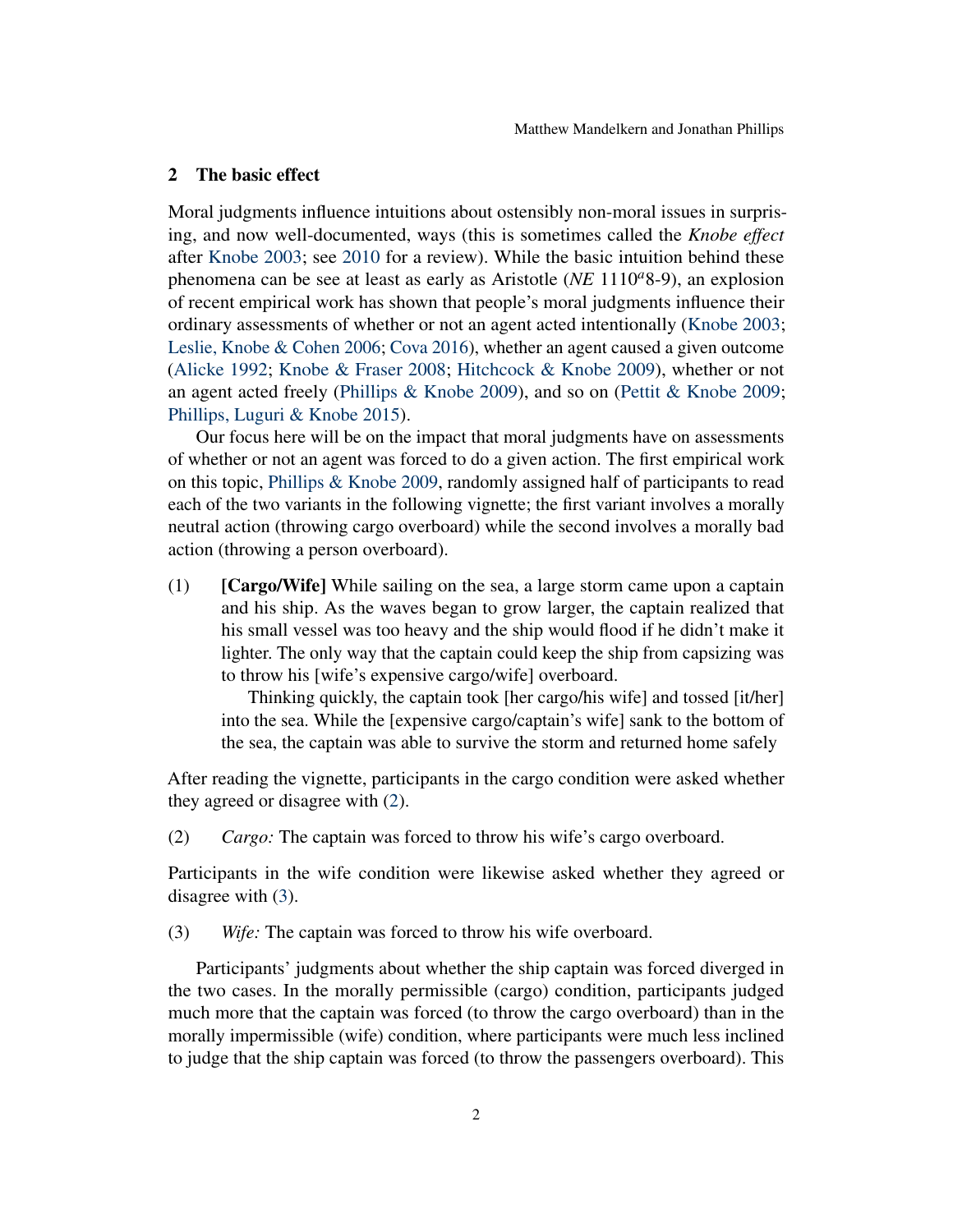phenomenon, in which people's assessments of whether someone was forced are impacted by their moral judgments about the action in question, has been replicated and extended in a number of different ways (see [Young & Phillips](#page-18-0) [2011;](#page-18-0) [Chakroff &](#page-17-6) [Young](#page-17-6) [2015;](#page-17-6) [Phillips et al.](#page-18-3) [2015\)](#page-18-3).

A promising recent attempt to account for the influence of normative considerations in participants' assessments of 'force' (and more generally), which we will build on in what follows, is due to [Knobe & Szabó](#page-17-7) [2013,](#page-17-7) who argue that we can capture the meaning of the sentences assessed by participants in these studies by way of a modal proxy. Thus [\(2\)](#page-1-0) could be understood as contextually equivalent to [\(4\)](#page-2-0), and [\(3\)](#page-1-1) could be understood as contextually equivalent to [\(5\)](#page-2-1).

- <span id="page-2-0"></span>(4) Given the circumstances, the captain had to throw the cargo overboard.
- <span id="page-2-1"></span>(5) Given the circumstances, the captain had to throw his wife overboard.

Knobe and Szabó provide evidence for this claim by replicating the earlier pattern of results using these proxy sentences. That is, they showed that participants agreed with [\(4\)](#page-2-0) but not with [\(5\)](#page-2-1), similar to the way in which they agreed with [\(2\)](#page-1-0) but not [\(3\)](#page-1-1). Knobe and Szabó then propose an account of the difference in participants' judgments by way of a semantics of modal auxiliaries, drawing largely on [Kratzer](#page-17-8) [1977,](#page-17-8) [1981,](#page-17-9) but argue that the domain of possibilities quantified over by modal auxiliaries in these cases is of an "impure" flavor, meaning that deontic considerations partially determine which possibilities are included in the domain. In particular, they appeal to a principle they call *Hope*, which ensures that the relevant modal domain always contains a possibility in which no contextually salient norms are violated. As they point out, [\(5\)](#page-2-1) will be false as long as there is some possibility in the domain in which the contextually salient norm against murder is not violated. By contrast, this principle will not affect the truth value of [\(4\)](#page-2-0), since throwing cargo overboard does not violate a salient norm. Thus, assuming [\(3\)](#page-1-1) is contextually equivalent to [\(5\)](#page-2-1) and [\(2\)](#page-1-0) is contextually equivalent to [\(4\)](#page-2-0), Knobe and Szabó are able to derive the difference in force judgments.

# 3 Attention affects

We think that Knobe and Szabó's idea is promising, and we will build on the basic idea here, trying to refine it in what follows by giving a more explicit semantics for 'force' and providing independent evidence that judgments in these cases are indeed sensitive to quantifier domains. The starting point for our discussion is the striking discovery from [Young & Phillips](#page-18-0) [2011](#page-18-0) that the effect summarized in the last section is sensitive to whether subjects are presented with an active or a passive variant of the 'force' ascription. For example, Young and Phillips asked participants to read either the cargo or passenger variant of [\(6\)](#page-3-0):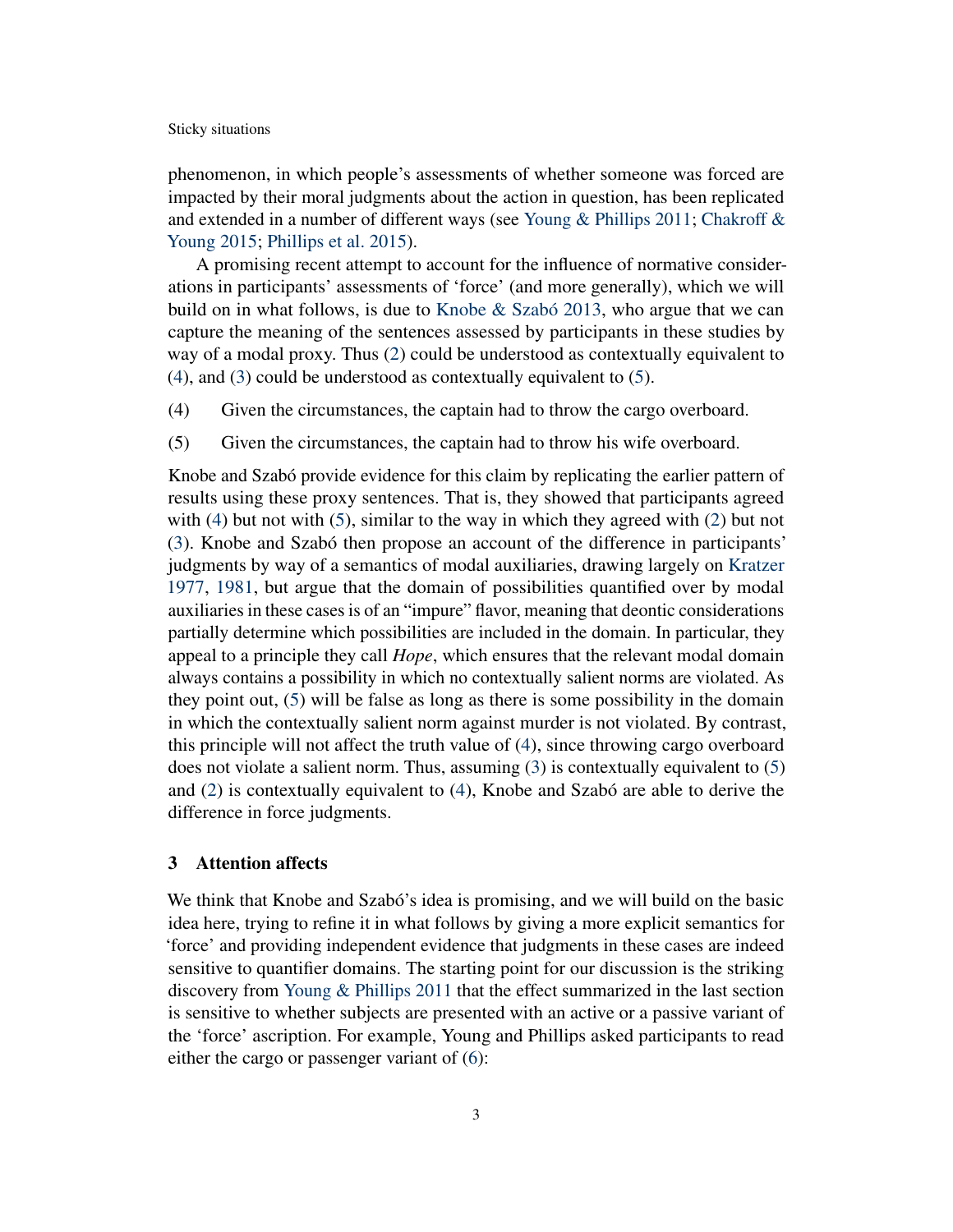<span id="page-3-0"></span>(6) While sailing on the sea, a large storm came upon a captain and his ship. As the waves began to grow larger, the captain realized that his small vessel was too heavy and the ship would flood if he didn't make it lighter. The only way that the captain could keep the ship from capsizing was to throw his [expensive cargo/passengers] overboard. Thinking quickly, the captain ordered one of his sailors to throw the [cargo/passengers] overboard. While the [cargo/passengers] sank to the bottom of the sea, the captain was able to survive the storm and returned home safely.

In this scenario, Young and Phillips replicated the basic effect of morality with questions like [\(7\)](#page-3-1):

<span id="page-3-1"></span>(7) Was the sailor forced to throw the [cargo/passengers] overboard?

That is, as expected, Young and Phillips found that subjects were more inclined to answer affirmatively to [\(7\)](#page-3-1) in the cargo condition than in the passenger condition, just as one would expect given the findings summarized above. Surprisingly, however, Young and Phillips found no similar effect when they asked participants about  $(8)$ :

<span id="page-3-2"></span>(8) Did the captain force the sailor to throw the [cargo/passengers] overboard?

Rates of affirmative answers to [\(8\)](#page-3-2) did not vary significantly across the two conditions (passengers vs. cargo). This is surprising, because [\(8\)](#page-3-2) is just the active form of the passive question in [\(7\)](#page-3-1), and, on the face of it, is intuitively equivalent to it.

It is not immediately clear how Knobe and Szabó's proposal can on its own account for this kind of difference. Their *Hope* principle is meant to be quite general, and thus one would think participants would be just as unwilling to agree that the captain forced the sailor to throw the passengers overboard as they are to agree that the sailor was forced to throw the passengers overboard by the captain; in both cases, one would expect *Hope* to require that the domain include possibilities in which the sailor does not violate the contextually salient norm against murder, and thus one would not expect participants to agree that the captain forced the sailor to throw the passengers overboard any more than they agree that the sailor was forced to throw the passengers overboard.

What then might explain this pattern? One possibility we find promising, following Young and Phillips' own interpretation of the data, is that the explanation does not have to do with the particular semantics of the passive, but rather with the fact that [\(8\)](#page-3-2) draws attention to the captain more than [\(7\)](#page-3-1) does. Support for this kind of explanation of this difference comes from another study reported by Young and Phillips [\(2011\)](#page-18-0), in which they varied whether the vignette itself focused participants' attention on the role of the captain or on the role of the sailor, as in the two versions of [\(9\)](#page-4-0).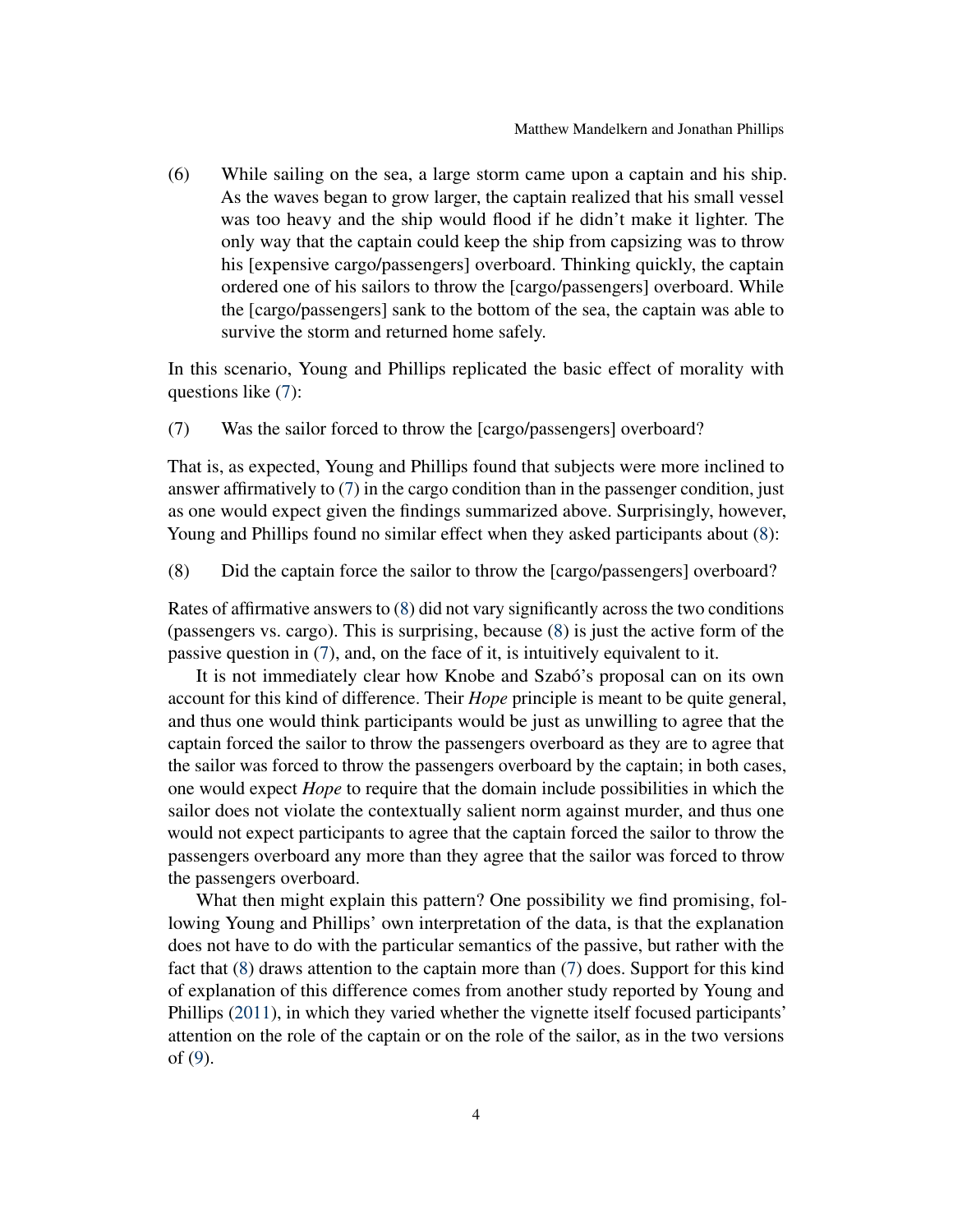<span id="page-4-0"></span>(9) While he was sailing on the sea, a large storm came upon a [sailor/captain] on a ship. The waves began to grow larger, and the [sailor's/captain's] small vessel was too heavy. The [sailor's/captain's] ship would flood and the [sailor/captain] would drown if he didn't make it lighter. The only way that the [sailor/captain] could keep the ship from capsizing was to throw the passengers overboard. Thinking quickly, the captain of the ship ordered the sailor to throw the passengers overboard. The sailor threw the passengers overboard. While the passengers sank to the bottom of the sea, the [sailor/captain] was able to survive the storm and returned home safely.

Participants were observed to agree significantly more with [\(8\)](#page-3-2) when their attention had specifically been drawn to the role of the captain rather than the sailor. These findings fit naturally with an approach to Young and Phillips' data on which the key factor affecting the contrast between the active and passive variations has to do with the change in attention these two constructions naturally bring out between the forcer and the forcee, respectively. In more detail, we will suggest that drawing attention to the captain's causal role in bringing it about that the sailor threw the [cargo/passengers] overboard makes it more likely that participants take the captain's causal influence into account in assessing whether the sailor was forced to act as he did.

# 4 Domain expansion

Why does calling attention to the *forcer* lead to increased agreement with 'force' sentences in the immoral (passenger) condition, while calling attention to the *forcee* leads to decreased agreement in that condition? This is the question that we will focus on in the rest of this paper. Our hypothesis is that attentional variation affects the setting of a quantifier domain which plays a part in the interpretation of 'force'.

This is a *prima facie* natural hypothesis given that, in general, drawing attention to things—objects, possibilities, actions—can change judgments about the truthvalue of sentences that involve quantificational structures. This hypothesis is also in line with the general strategy pursued by Knobe and Szabó above, on which modal quantifier domains play a crucial role in explaining the observed judgments. Importantly, if this claim is right, then it will help resolve the paradox that Young and Phillips identify regarding the effect of attention on 'force' judgments, i.e., that participants agree with 'The captain forced the sailor to throw the passenger overboard' while disagreeing with 'The sailor was forced to throw the passenger overboard by the captain'. While this combination of attitudes appears inconsistent at first, if the meaning of these sentences varies with the domain made salient by context, then it may turn out that there is nothing truly inconsistent about this combination of judgments.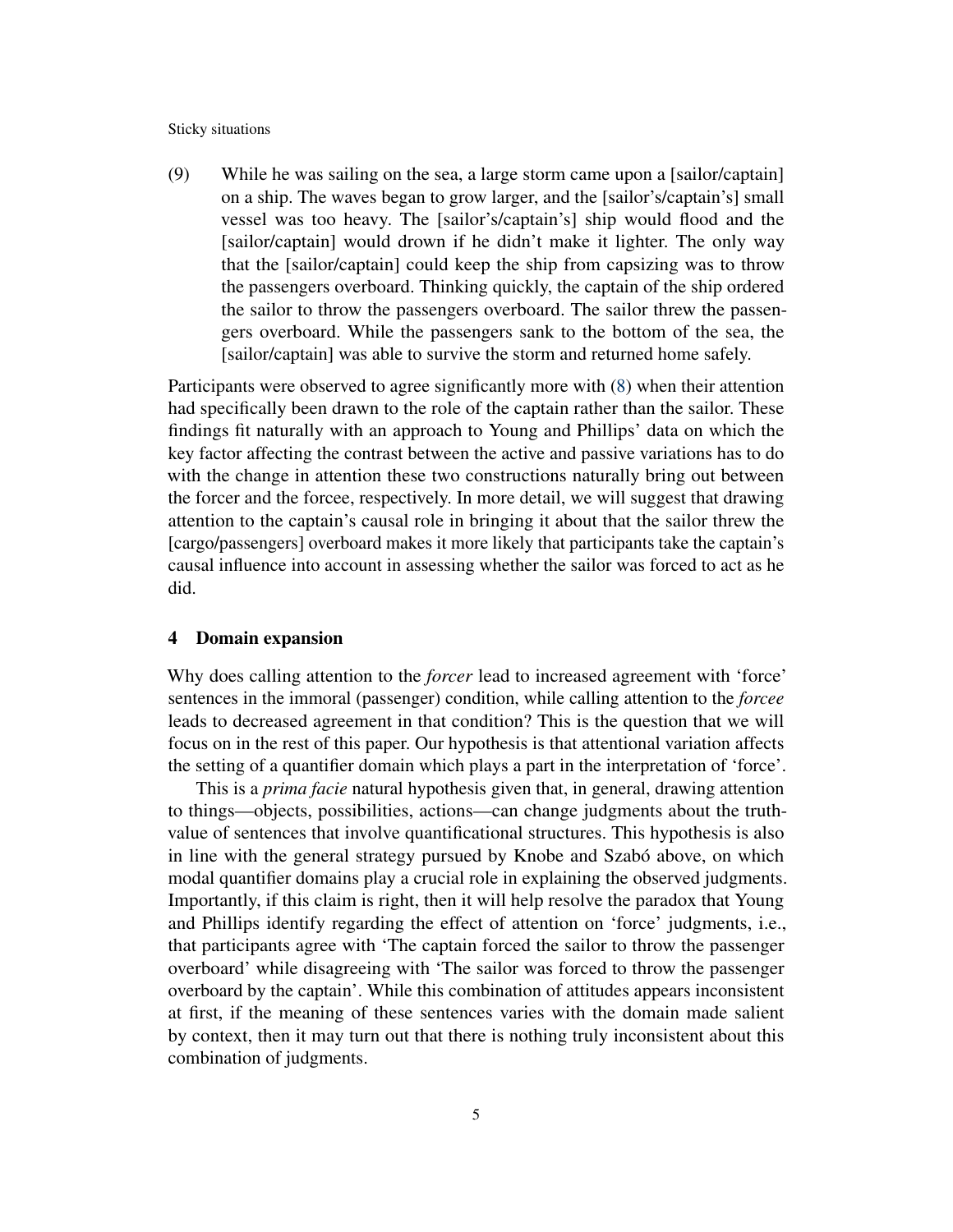Let us begin by considering a few examples that illustrate in a general way the role of attention in quantifier domain expansion. One place that this kind of effect can be seen is in the domain of generalized quantifiers like 'all', 'some', 'no', and so on. Suppose Ted has just finished the last beer in his house; then [\(10\)](#page-5-0) sounds reasonable.

<span id="page-5-0"></span>(10) There's no more beer.

Here Ted is only talking about the beer in his house: the domain of his quantifier ranges only over the things in the house. But now suppose Mark responds with [\(11\)](#page-5-1):

<span id="page-5-1"></span>(11) Sure there is—at the liquor store!

With his response, Mark is calling attention to beer that Ted was (quite reasonably) neglecting. This response seems to *expand* the salient domain of quantification for 'no'. An important feature of cases like this, observed by [Lewis](#page-17-10) [\(1979\)](#page-17-10), is that once our attention has been called to the beer in the liquor store, it is no longer easy to ignore that beer. Ted can complain that Mark's response is pedantic, unhelpful, and obnoxious; but it seems difficult, after Mark's response, for Ted to stand his ground and insist that [\(10\)](#page-5-0) is true.

Importantly for present purposes, we find similar effects in broadly modal domains. For instance, in the case of knowledge ascriptions—which, following [Hintikka](#page-17-11) [1962,](#page-17-11) we can treat as universal quantifiers over a set of possible worlds—simply drawing attention to skeptical possibilities makes it harder to subsequently ignore them (and thus harder to subsequently ascribe knowledge; see [DeRose](#page-17-12) [1991;](#page-17-12) [Lewis](#page-17-13) [1996\)](#page-17-13). Likewise, in the case of conditionals—which, following [Stalnaker](#page-18-4) [1968;](#page-18-4) [Lewis](#page-17-14) [1973;](#page-17-14) [Kratzer](#page-17-9) [1981](#page-17-9) are standardly treated as devices for talking about worlds in a given domain of accessible worlds—calling attention to certain outlying possibilities makes it harder to subsequently ignore them. A pair of sequences, from [Lewis](#page-17-14) [1973](#page-17-14) (attributed to J. Howard Sobel) and [von Fintel](#page-17-15) [2001](#page-17-15) (attributed to Irene Heim), illustrates this phenomenon nicely:

- (12) a. If the USA threw its weapons into the sea tomorrow, there would be war.
	- b. But if the USA and the other nuclear powers all threw their weapons into the sea tomorrow, there would be peace.
- <span id="page-5-2"></span>(13) a. If the USA and the other nuclear powers all threw their weapons into the sea tomorrow, there would be peace.
	- b. ?? But if the USA threw its weapons into the sea tomorrow, there would be war.

In the first case, both conditionals sound true. But when the order is reversed in the second case, so that the outlying possibility of all powers eliminating nuclear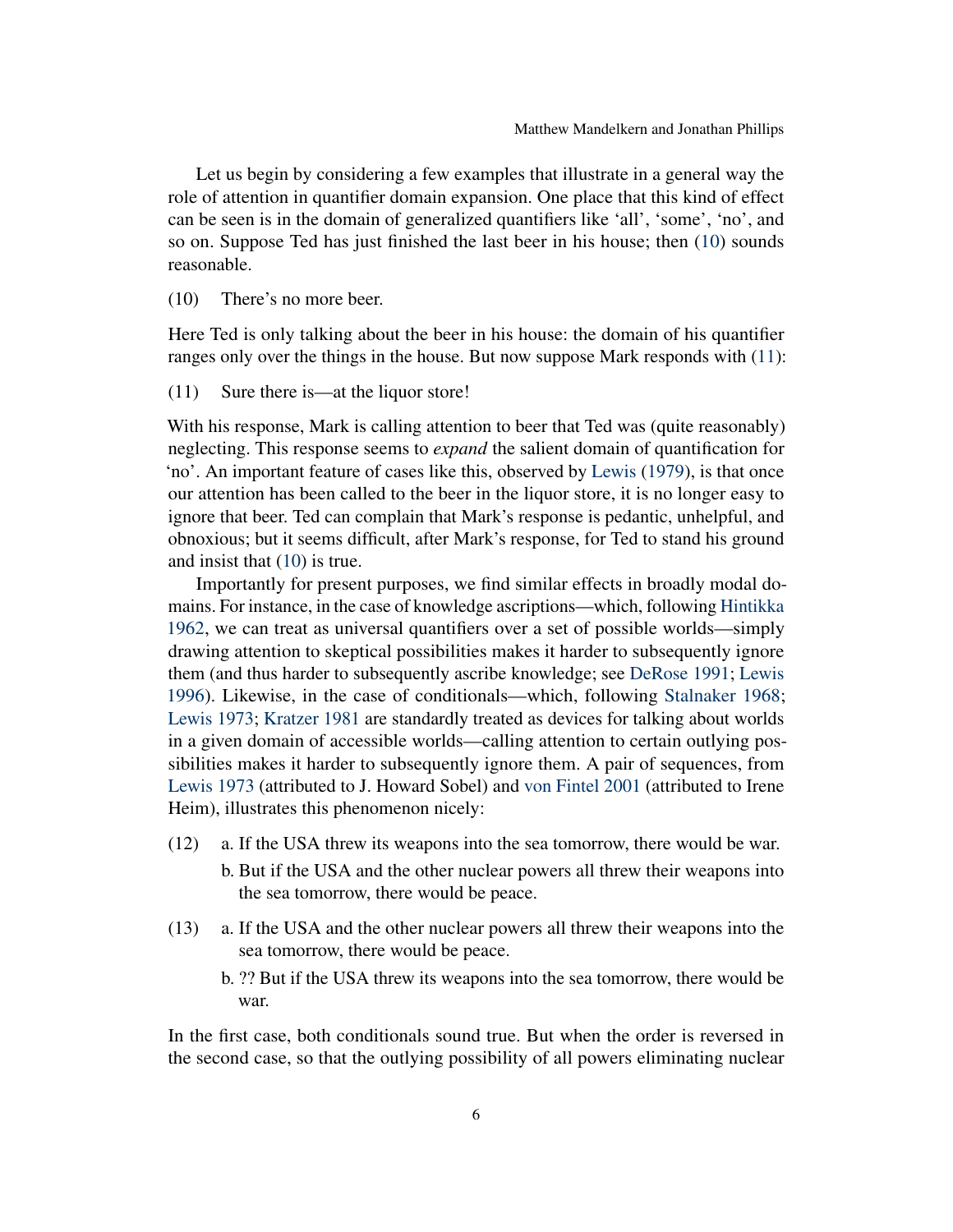weapons is raised *first*, it is harder to then ignore that possibility and hear a true reading of the second conditional [\(13b\)](#page-5-2).

A final example, which comes closest to our present topic, concerns judgments about ability and freedom. [Hawthorne](#page-17-16) [\(2001\)](#page-17-16) argues that judgments about ability and freedom are sensitive to domain shifts in similar ways to knowledge ascriptions. Suppose that John eats a bagel. He says:

<span id="page-6-0"></span>(14) I was able to do otherwise than eat a bagel.

There are contexts in which we would naturally judge [\(14\)](#page-6-0) to be true. But as more and more of the causal background of John's actions is made salient, our inclination to do so somehow diminishes. As Hawthorne puts it:

Were I to have embarked on increasingly philosophical reflection, noting first the neurological springs of my action and then, indeed, that my act the laws of nature over which I had no control, coupled with the distribution of microparticles in the distant past over which I had no control,...I would then find myself in the position where I could no longer with good conscience ascribe to myself free will concerning whether or not I had a bagel. As I think harder about the range of determinants of my action, my inclination to ascribe freedom of choice to myself withers. [Hawthorne](#page-17-16) [2001:](#page-17-16) p. 66-67

And, intuitively, this kind of domain expansion, once again, seems difficult to reverse: once we tend to the full range of an action's causal background, we are less inclined regard actions as having been done freely.

# 5 Operationalizing domain expansion

One feature of domain expansion which we find across all these different domains is its order asymmetry. Across these different domains, it appears to be easier to expand domains than to shrink them; once a thing or a possibility is made salient, it is difficult to subsequently ignore it. This characteristic signature of domain expansion makes it possible to test domain expansion hypotheses in a systematic way. At a general level, if  $A$  and  $A'$  mean the same thing except that  $A'$  expands a quantifier domain, then, in a sequence of assertions  $\langle A, A' \rangle$ , we predict that rates of agreement with *A* will differ from rates of agreement with *A'*. By contrast, in a sequence  $\langle A', A \rangle$ , rates of agreement will stay constant, since the first assertion introduces an expanded domain which persists for the second. This, in turn, means that we can test quantifier domain hypotheses by presenting subjects with sequences of this form, and checking whether we find the expected "sticky" signature of quantifier domain expansion. In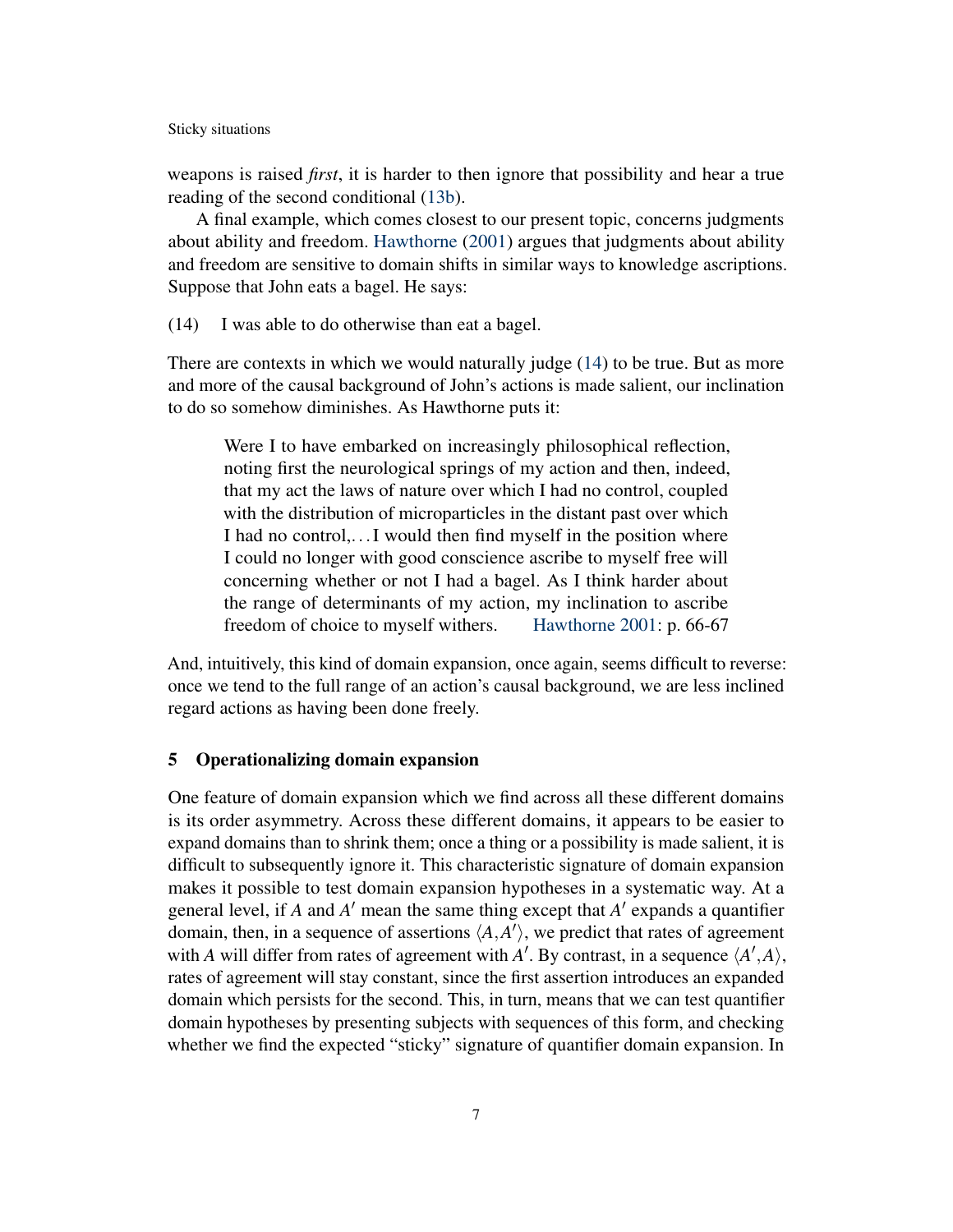this section, we use this test to explore whether the variation in judgments of passive vs. active 'force' sentences can be explained by the expansion of a quantifier domain.

# 5.1 Methods

We tested our quantifier domain hypothesis about 'force' by exploring ordinary judgments in sequences of 'force'-claims like the following:

- <span id="page-7-0"></span> $(15)$   $\langle passive, active \rangle$ :
	- a. The sailor was forced to throw the [passengers/cargo] overboard by the captain.
	- b. The captain forced the sailor to throw the [passengers/cargo] overboard.
- <span id="page-7-1"></span> $(16)$   $\langle active, passive \rangle$ :
	- a. The captain forced the sailor to throw the [passengers/cargo] overboard.
	- b. The sailor was forced to throw the [passengers/cargo] overboard by the captain.

If the variation in judgments between active and passive forms is indeed due to quantifier domain expansion, then we should find evidence for the characteristic pattern of domain expansion just surveyed: flat judgments at a fixed level *d* in one order, and a shift in judgments in the other order, from a first judgment at a level different from *d*, to a subsequent judgment close to *d*.

The predictions, sample size, materials, and analysis plan were all pre-registered before data were collected [\(https://aspredicted.org/6qa2t.pdf\)](https://aspredicted.org/6qa2t.pdf). We aimed for a sample size of 800 and recruited 812 participants in total ( $M_{age} = 36.65$ ,  $SD_{age} = 11.89$ ; 483 females, 2 unreported) from Amazon Mechanical Turk (https://www.mturk.com) [\(Buhrmester, Kwang & Gosling](#page-17-17) [2011\)](#page-17-17).Participant recruitment was automated through TurkPrime to prevent repeat participation and limit recruitment to participants with a previously established high approval rate. Participants were randomly assigned to read either the passengers or the cargo version of the following scenario:

(17) While sailing on the sea, a large storm came upon a captain and his ship. As the waves began to grow larger, the captain realized that his small vessel was too heavy and the ship would flood if he didn't make it lighter.

The only things on the captain's small boat were a single sailor, some small but expensive cargo that he was transporting, and a number of passengers. He knew he had to throw something overboard to keep the ship from capsizing. Thinking quickly, the captain ordered the sailor to throw the [passengers/cargo] overboard. While the [passengers/cargo] sank to the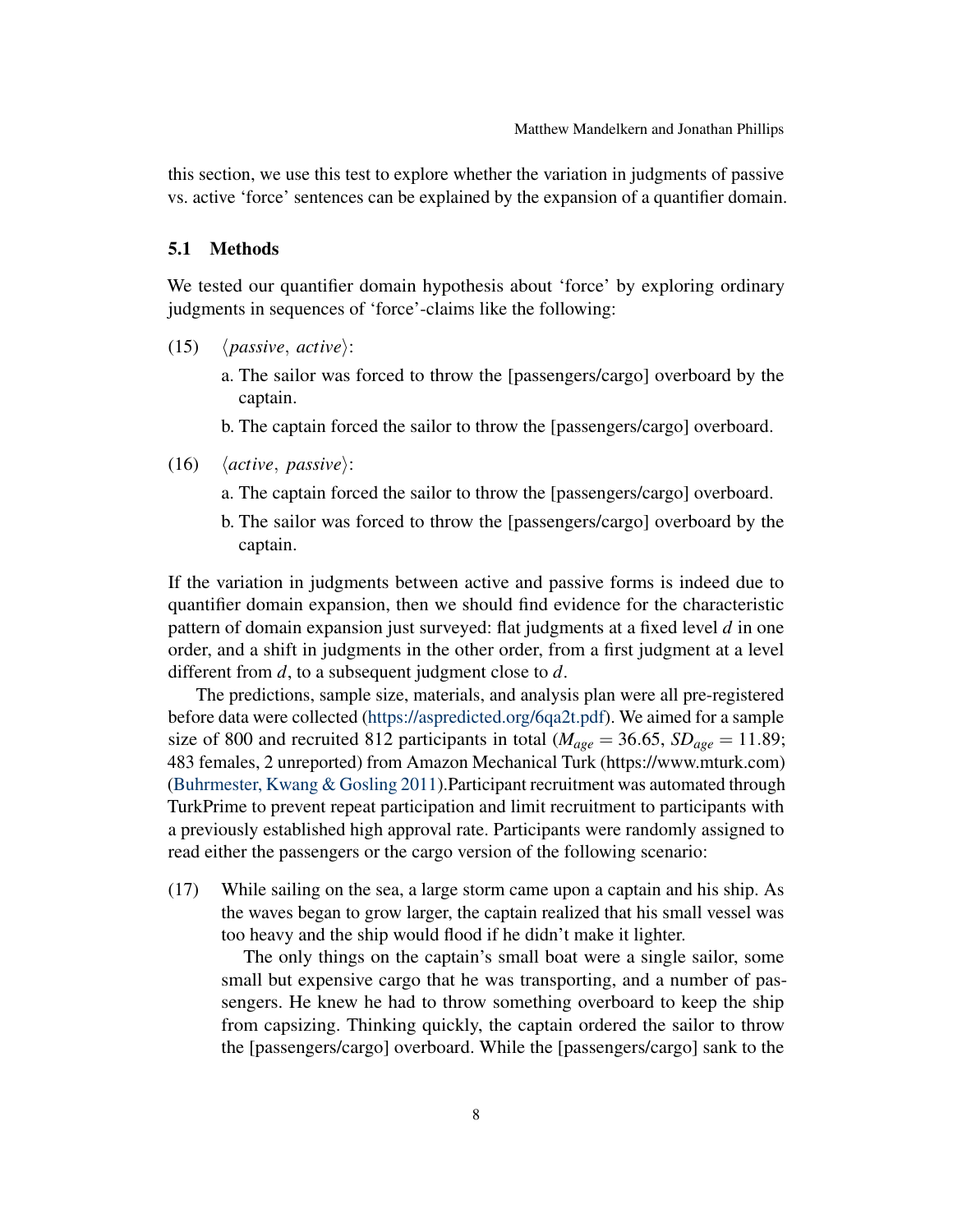bottom of the sea, the captain and his ship survived the storm and returned home safely.

After reading, participants were sequentially asked to indicate their agreement with two 'force' statements, one passive and the other active—given either in  $\langle passive, active \rangle$  order, as in [\(15\)](#page-7-0), or in the  $\langle active, passive \rangle$  order, as in [\(16\)](#page-7-1). In all cases, participants responded on a scale from 0 ('Disagree') to 100 ('Agree'). They then completed a brief demographic form, and were thanked for their time.

# 5.2 Results and discussion

We did not exclude any participants from the analysis. Participants' agreement ratings were analyzed using the lme4 package in R [\(Bates, Maechler, Bolker, Walker](#page-17-18) [et al.](#page-17-18) [2014\)](#page-17-18) by comparing a series of linear mixed-effects models, with morality (passengers vs. cargo) and sentence sequence  $((15)$  $((15)$  vs.  $(16)$ ) as between-subjects fixed factors, and judgment-order (judged first vs. judged second) as a within-subjects fixed factor. The significance of the effects was calculated by comparing a model that included the term in question to a model that differed only in excluding that term [\(Barr, Levy, Scheepers & Tily](#page-16-1) [2013\)](#page-16-1).

Using this approach, we observed the predicted three-way interaction between morality, sentence sequence, and judgment order  $\chi^2(1) = 31.154$ ,  $p < .001$  (Fig. [\(1\)](#page-9-0)). We decomposed this by investigating the relationship between sentence sequence and judgment order when the passengers vs. cargo were thrown overboard.

When the passengers were thrown overboard, we observed the hypothesized interaction between sentence sequence and judgment order,  $\chi^2(1) = 28.997$ ,  $p <$ .001. This interaction can be characterized as follows. In the sequence in [\(15\)](#page-7-0), participants agreed less with the passive form (judged first) ( $M = 43.92$ ,  $SD = 36.2$ ) than with the active form (judged second)  $(M = 59.5, SD = 34.0), t(395) = -4.427$ ,  $p < .001$ ,  $d = 0.444$ . In the sequence in [\(16\)](#page-7-1), by contrast, there was no significant difference in agreement with the active form (judged first)  $(M = 61.1, SD = 35.5)$ and the passive form (judged second)  $(M = 60.9, SD = 35.2), t(399) = 0.061$ ,  $p = .952, d = 0.006.$ 

When the cargo was thrown overboard, we observed a weaker interaction between sentence sequence and judgment order,  $\chi^2(1) = 4.093$ ,  $p = .043$ . This interaction arose from a qualitatively different pattern. In the sequence in [\(15\)](#page-7-0), participants agreed *more* with the passive form of the sentence (judged first)  $(M = 76.4,$  $SD = 26.9$ ) than with the active form of the sentence (judged second) ( $M = 70.7$ ,  $SD = 30.9$ ,  $t(401) = 1.983$ ,  $p = .048$ ,  $d = 0.198$ . In the sequence in [\(16\)](#page-7-1), there was again no difference in participants agreement with the the active form (judged first)  $(M = 64.4, SD = 31.8)$  and the passive form (judged second)  $(M = 62.8, SD = 31.0)$ ,  $t(406) = 0.493$ ,  $p = .622$ ,  $d = 0.049$ .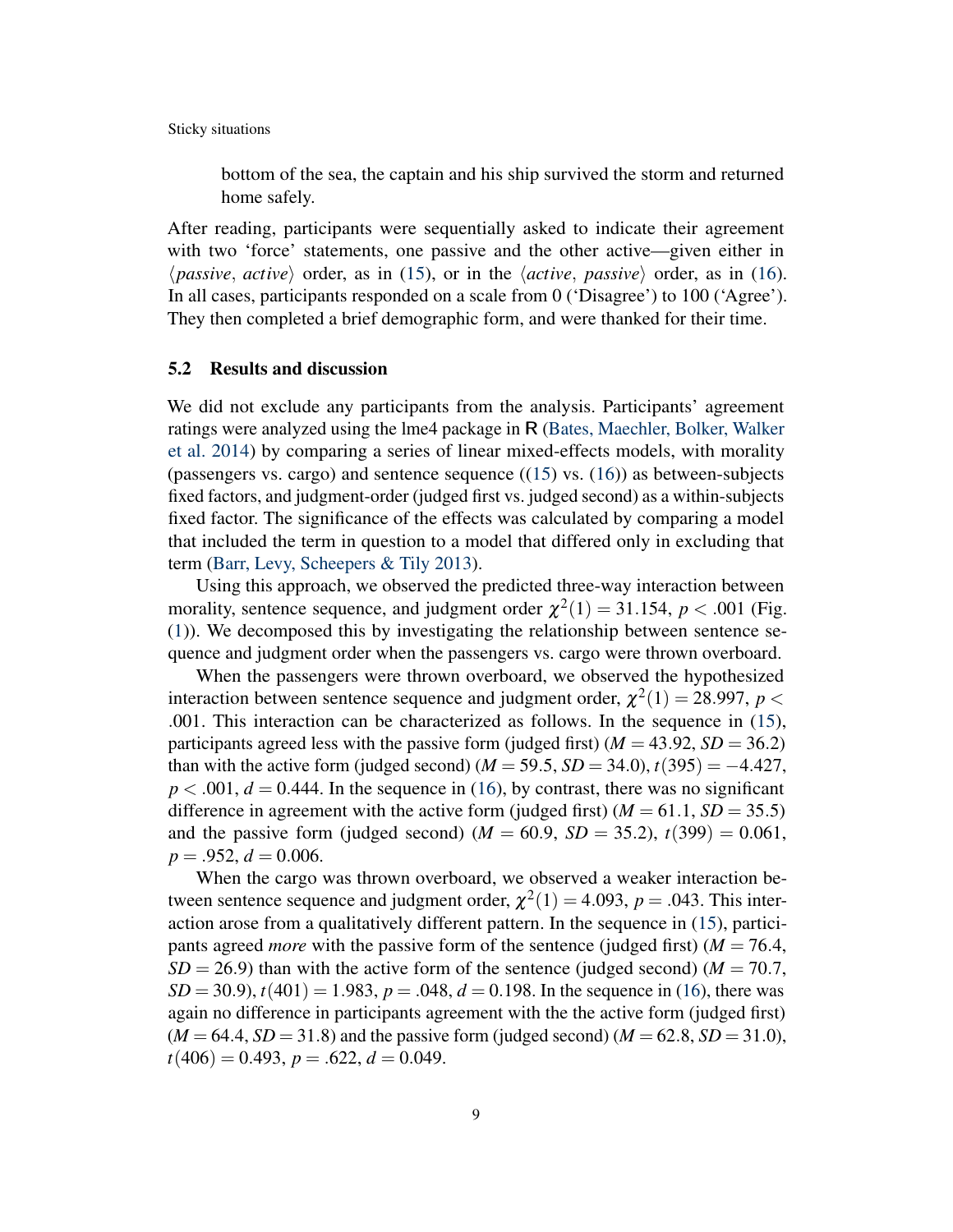

<span id="page-9-0"></span>Figure 1 Mean agreement rating with force statements when the passengers (left panel) or cargo (right panel) were thrown overboard. Within each panel, agreement with the sentence sequence in  $(16)$  is on the left while agreement with the sequence in [\(15\)](#page-7-0) is on the right. Color indicates whether the sentence was judged first (dark bars) or second (light bars). Error bars indicate +/−1 *SEM*.

Finally, to further characterize the observed effects, we investigated the direction of the shift in agreement with the passive sentences before vs. after reading the active sentences. In the passengers conditions, participants less agreed with the passive form of the sentence before reading the active sentence  $(M = 43.92, SD = 36.2)$ than after reading the active sentence ( $M = 60.9$ ,  $SD = 35.2$ ),  $t(399) = -4.756$ ,  $p < .001$ ,  $d = 0.475$ . In the cargo conditions, by contrast, participants agreed with the passive sentence *less* after reading the active sentence  $(M = 62.8, SD = 31.0)$ than before  $(M = 76.4, SD = 26.9), t(397.15) = 4.720, p < .001, d = 0.468$ .

What do these results show? Let us focus first on the passenger scenario. These results evidence exactly the kind of effect we would expect if a quantifier domain expansion hypothesis were correct. Agreement with the 'force' sentences is lower when we start with the passive version, highlighting the sailor's contribution; it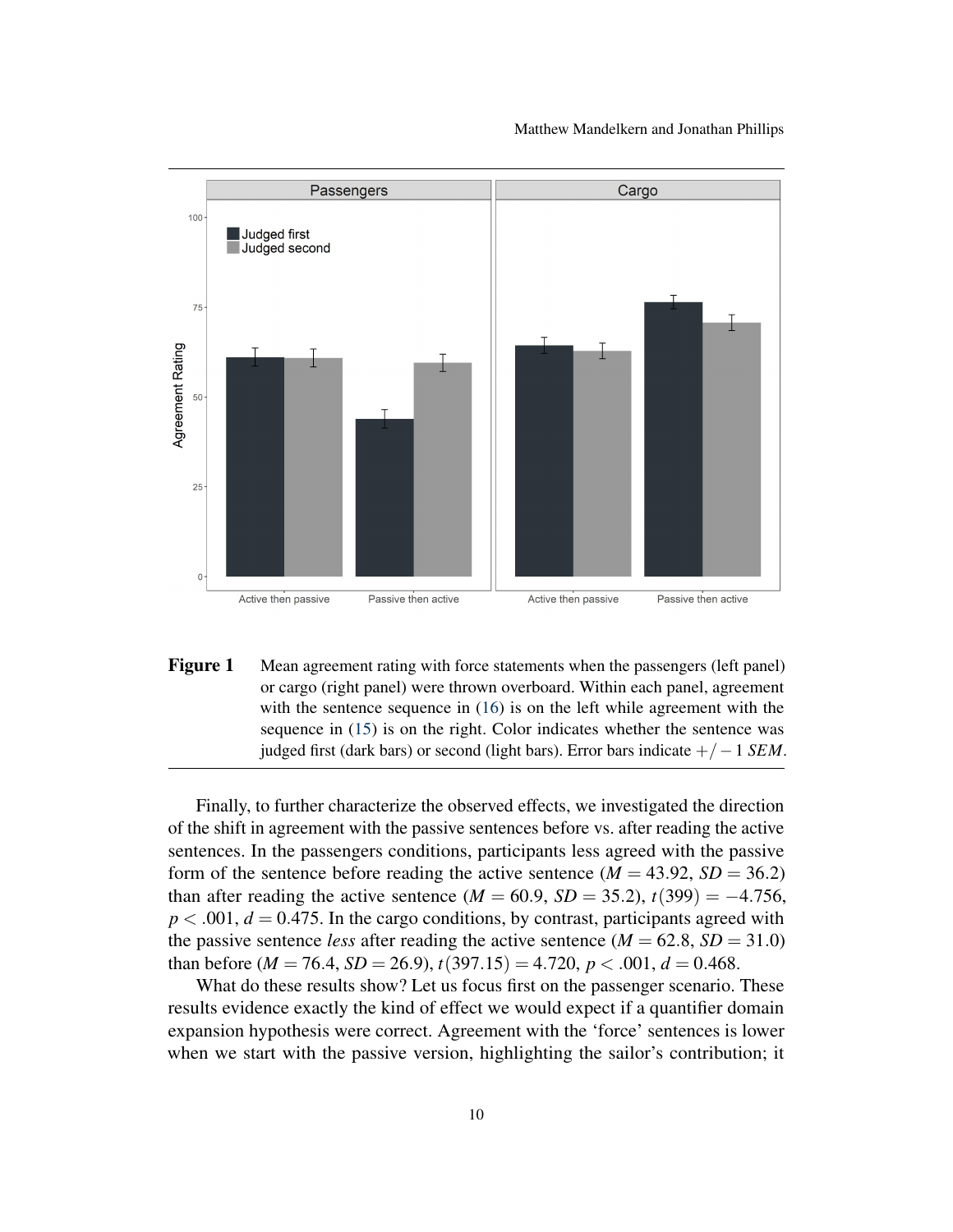increases when the captain is subsequently attended to. By contrast, in the reverse, active-passive, order, agreement is relatively high when the captain is first attended to, and remains unchanged when we then attend to the sailor; in both cases it is at roughly the same point as in the active variant of the passive-active order. This evidences the "sticky" rates of agreement characteristic of quantifier domain expansion, with the higher agreement, active voice judgments (which focus attention on the captain) being the stickier ones—and thus the ones that go along with a larger domain of quantification.

Intriguingly, we don't find the same pattern in the cargo scenario. Here we have mid-point agreement with both sentences in the passive-active sequence. In the active-passive order, we have elevated agreement with the active sentence, and then slightly lower, but still elevated, agreement with the passive sentence. Given the relatively small difference between these judgments, it is not exactly clear how to interpret these data. If there were a clearer contrast across the passiveactive sequence, so that the active variant was closer to the midpoint and thus to both variants in the active-passive sequence, we would have clearer evidence for a quantifier domain hypothesis here—but in the opposite direction as in the passenger case. As things are, however, the evidence in the cargo scenario is unclear.

### 6 The meaning of 'force'

In this section, we will take a step back from the experimental data presented so far and develop a semantics of 'force' which we will then argue argue can help us make sense of those data. In particular, we propose that the following provides a plausible semantics (we formulate this in the active voice, but we assume that, at a semantic level, the active and passive formulations are equivalent):

- (18) [A forced B to  $\varphi$ ]<sup>*c*,*w*</sup> = 1 iff the following are true in  $\langle c, w \rangle$ :
	- (i) 'B did  $[\![\varphi]\!]^c$ ';
	- (ii) 'B was unable to refrain from  $[\![\varphi]\!]^c$ ;
	- (iii) 'A made (ii) true'; and
	- (iv) 'If (ii) had not been true, then B would not have done  $[\![\varphi]\!]^{c}$ .

The first clause here ensures that 'force' is a success term: if Sue forced John to eat a cookie, then John must indeed have eaten a cookie. The second clause encodes the sense of *compulsion* characteristic of 'force' judgments: if Sue forced John to eat a cookie, then John must have been *compelled* to eat the cookie; there must be a sense in which John was unable to do otherwise than eat the cookie. The third clause ensures that the forcer played the right kind of role in bringing about this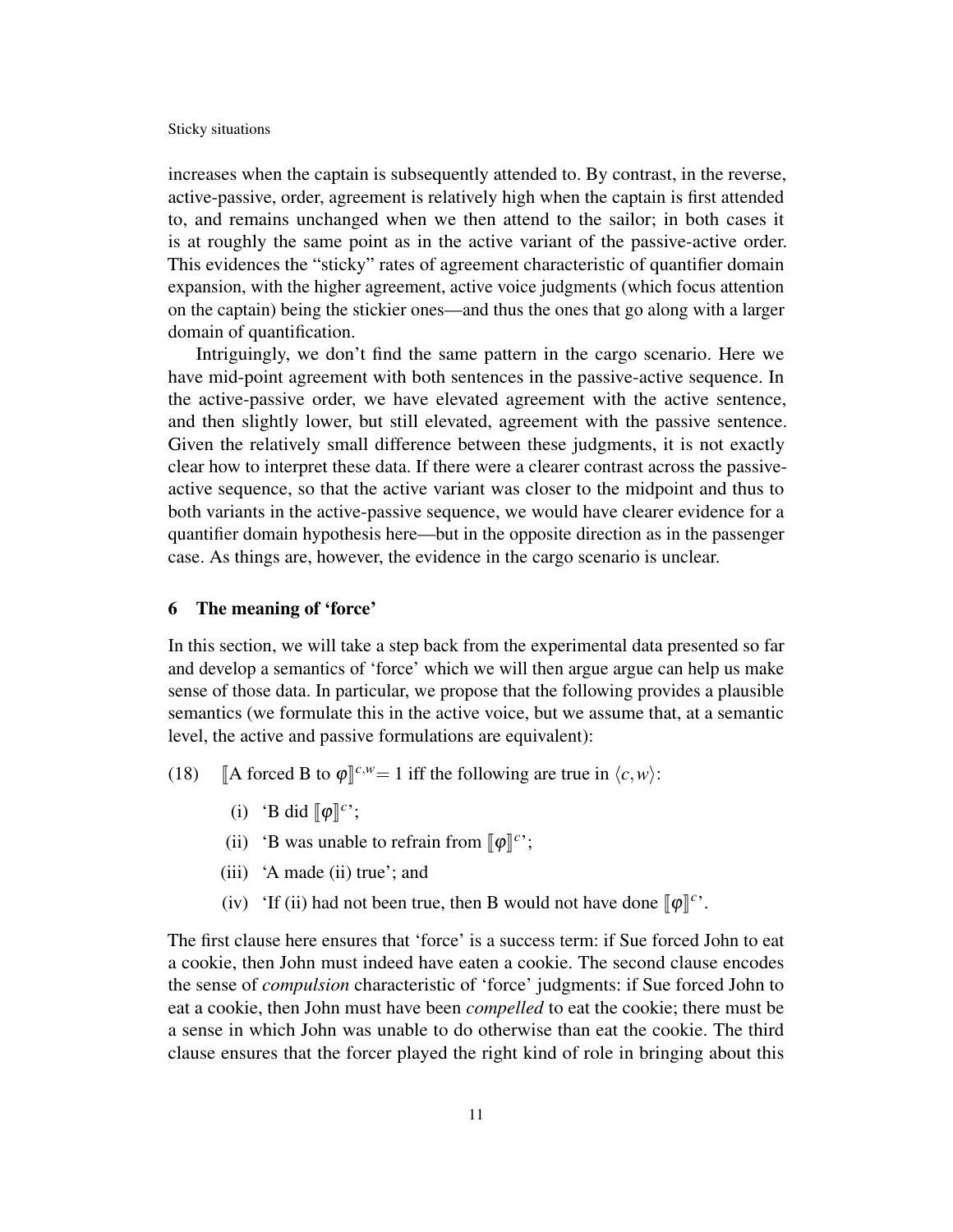compulsion: it is because of Sue that John was unable to do otherwise. The role of the final clause is to rule out Frankfurt-style cases involving 'force'. Suppose that Sue ensured that John could not do otherwise than eat a cookie, but John nonetheless ate a cookie completely of his own accord. In such a case, we do not want to say he was forced to eat a cookie. The fourth clause ensures that in situations like this, 'force' sentences will be false.

We think this provides a plausible first-pass account of the meaning of 'force', and provides a foothold in accounting for the effects of morality on judgments about force. We think that at least *one* source of the sensitivity of 'force' to morality and attention comes by way of the second component in the semantics here: 'force' entails a lack of ability, and judgments of morality and attention can affect ability ascriptions. Consider our core scenario. In the cargo condition, we are intuitively inclined to say that the sailor *could not have done otherwise than he did*; whereas in the passenger condition, we are much less inclined to say this. This suggests that morality has a similar effect on ability ascriptions as on force judgments: we are more inclined to judge agents to have been unable to do otherwise when what they do is morally neutral or good than when it is morally bad. This is exactly what we expect if 'force' has roughly the meaning we suggest above and if the influence of morality on force judgments comes (at least in part) by way of the ability component of the meaning of 'force'.

Moreover, the considerations Hawthorne raises provide independent intuitive evidence that attention can affect judgments about ability. Paying attention to more of the causal background of a given act can make us less likely to judge the agent as having been able to do otherwise. And in the passenger case, elevated 'force' judgments corresponded with highlighting the causal background of the sailor's act—by highlighting the captain's role in the sailor's act, through Young and Phillips' active voice formulation and attention manipulation—suggesting that this may be just the mechanism that is responsible for the attention effects observed with 'force'.

We will propose, then, that judgments about 'able' vary with a parameter which we will call a *causal background*. The causal background is a representation which keeps track of the causal structure of a given situation. There are different ways we could spell this out formally. We will use a simple model, in which causes are true propositions (intuitively, things like the denotation of 'The captain ordered the sailor to do such and such'), and the causal background is a set of propositions. In a given context, we may be happy to ignore certain features of the causal background and thereby represent agents as free to do other than they did. The more causes we take account of, however, the less we will be representing agents as free to do otherwise than they did—right up to Hawthorne's limiting case in which there is only one possibility consistent with the causal background, namely the one in which the agent does exactly as they in fact did.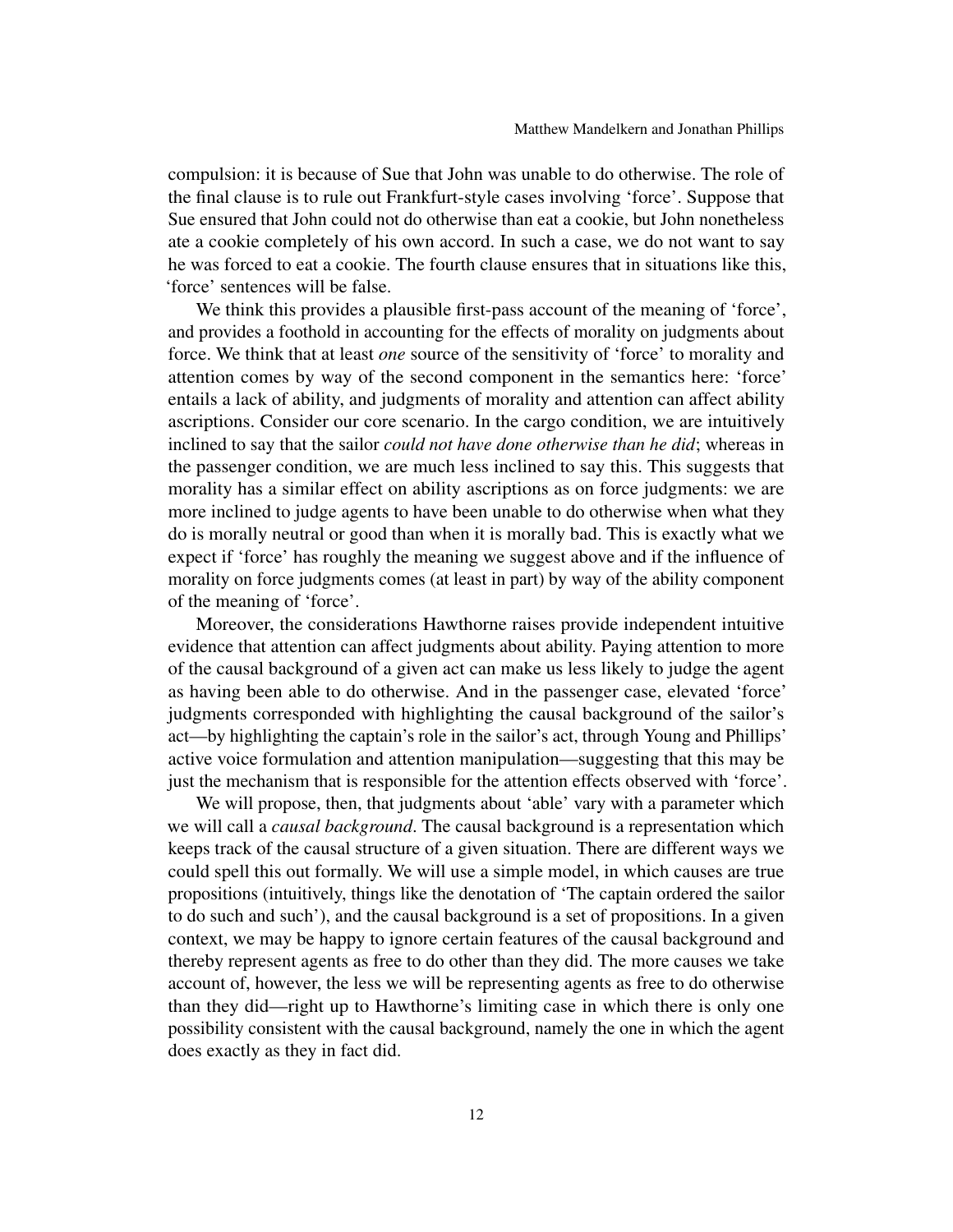There are different ways we could integrate this kind of picture into a semantics for 'able'. The simplest approach would be to build on the standard Kratzerian picture [\(Kratzer](#page-17-8) [1977,](#page-17-8) [1981\)](#page-17-9), and simply treat 'able' as a quantifier over the intersection of the causal background (or some subset thereof). But this approach has two drawbacks. One is a general concern that treating 'able' as an existential quantifier over worlds in this way gives us implausibly weak truth-conditions for ability ascriptions; see [Mandelkern, Schultheis & Boylan](#page-17-19) [2017](#page-17-19) for an extended recent discussion.

A more local concern has to do with the ways in which ability ascriptions are context sensitive. In our discussion above, we noted one way in which 'able' is sensitive to attention in context: drawing attention to an action's causal background can suppress agreement with ability judgments, in the way Hawthorne emphasizes. But there is another way in which ability ascriptions are context sensitive: as [Man](#page-17-19)[delkern et al.](#page-17-19) [\(2017\)](#page-17-19) demonstrates, drawing attention to certain *actions* can *increase* agreement with ability judgments. To see the point, suppose that Sue is planning to go to dinner with her friends. Ann says:

# (19) Can you go to a movie tonight?

It's very natural for Sue to respond 'No, I can't; I have dinner plans'. But now suppose that Ann replies: 'So what? You *could* just cancel those plans and come to the movie. So you *can* go to the movie.' Once Ann has made this possibility salient, it becomes much harder for Sue to stand by her claim that she can't go. This case suggests that domain expansion in the case of ability ascriptions can go in two directions: while, as we saw above, calling attention to the *causal background* of some action can durably *depress* agreement with ability ascriptions, calling attention to certain *actions* available to an agent can durably *elevate* agreement with ability ascriptions. And moreover, intuitively, both kinds of change are sticky in the way characteristic of quantifier domain expansion. This suggests that there are two different roles for domains of quantification in ability judgments: one domain which represents the causal background and suppresses agreement with ability ascriptions as it grows; and one which represents contextually available actions and increases agreement with ability ascriptions as it grows.

We can capture this by building on the framework developed in [Mandelkern](#page-17-19) [et al.](#page-17-19) [2017.](#page-17-19) In that framework,  $\sqrt{S}$  is able to  $\varphi$ <sup> $\rightarrow$ </sup> is evaluated relative to a set of actions  $\mathscr A$ , and is true just in case there is some action *A* in  $\mathscr A$ , such that if S tried to do *A*, she would do  $\varphi$ . What set of actions  $\mathscr A$  amounts to is determined by context (Mandelkern et al. call this the set of *practically available actions*); importantly, expanding that set of actions will *elevate* agreement with ability ascriptions, since it will expand the possible paths for S to do  $\varphi$  that we are treating as salient in a given context. This account thus nicely captures the second kind of domain-sensitivity we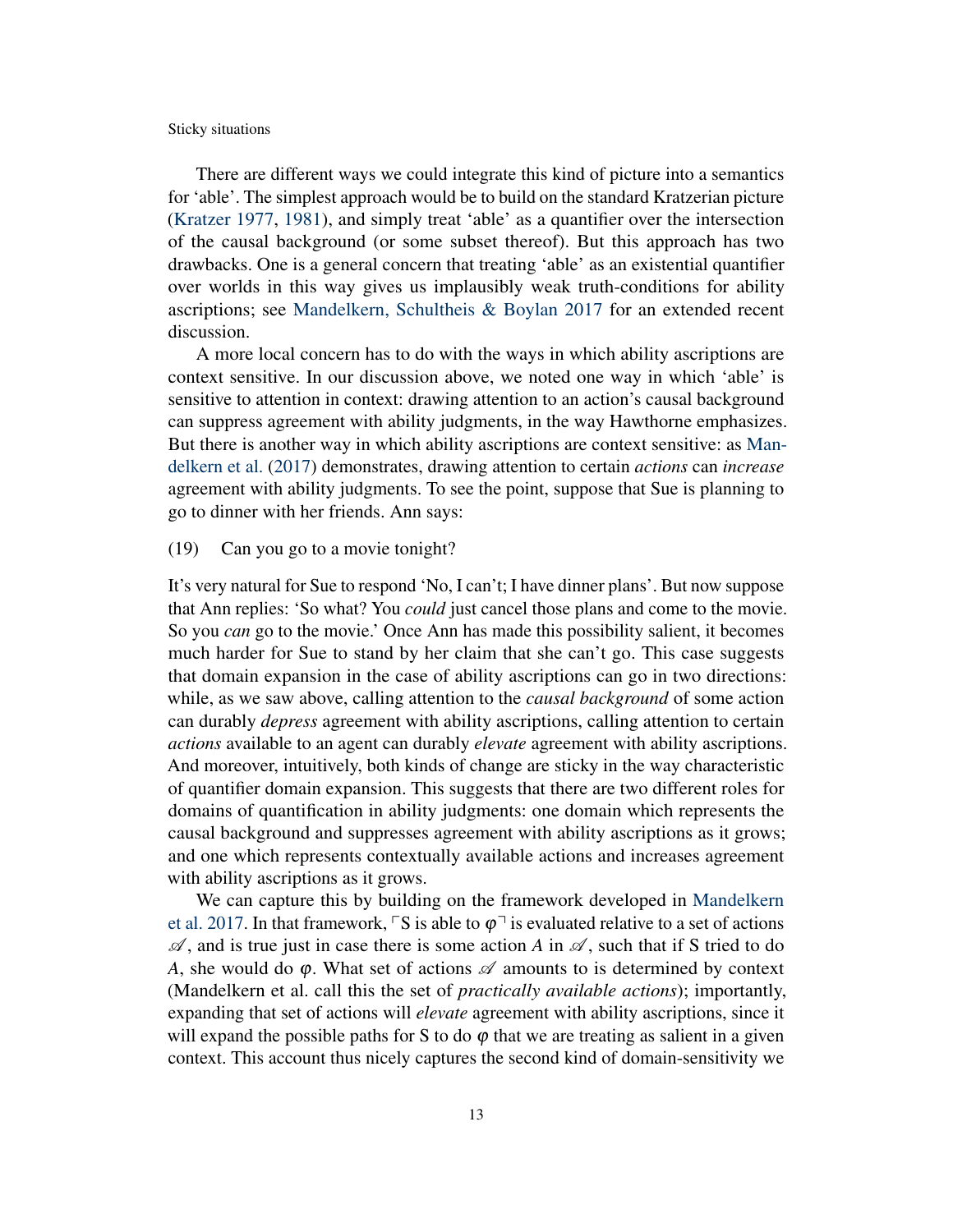explored just now. To capture the first kind, we can distinguish a separate parameter which represents the context's causal background, and which provides the building blocks for the practically available actions. More formally, let  $\mathscr C$  denote the causal background—again, a set of propositions representing the salient causal structure of the situation in question. We can then think of  $\bigcap \mathscr{C}$  as the building blocks for  $\mathscr{A}$ :  $\mathscr{A}$  will be a set of propositions whose elements are all in  $\bigcap \mathscr{C}$ . Then, crucially, as  $\mathscr C$  grows—as we take into account more of the causal background— $\mathscr A$  will correspondingly generally shrink, as we exclude from  $\bigcap \mathscr{C}$  worlds that were in elements of  $\mathscr A$ . And so, while expanding the set of practically available actions will durably elevate agreement with ability ascriptions, expanding the causal background by attending to more of the causal structure of a given situation will durably depress agreement with ability ascriptions.

Putting these pieces together formally: where  $\mathcal{O}(\bigcap \mathcal{C}_{c,w})$  is the powerset of the intersection of the causal background  $\mathcal{C}_{c,w}$  at a given context *c* and world *w*, and  $f_c$ is the contextual selection function from [Stalnaker](#page-18-4) [\(1968\)](#page-18-4)'s theory of conditionals, which takes a proposition and a world to the "closest" world where that proposition is true:

- <span id="page-13-0"></span>(20) **S** is able to  $\varphi$ <sup>[c,*w*</sup></sup>
	- a. is defined only if  $\mathscr{A}_{c,w} \subseteq \mathscr{P}(\bigcap \mathscr{C}_{c,w});$
	- b. where defined, is true iff  $\exists A \in \mathcal{A}_{c,w}$  such that  $f_c(S \text{ tries to } do A, w) \in$  $\llbracket S \text{ does } \varphi \rrbracket^{c,w}$

Informally,  $\ulcorner$ S is able to  $\varphi \urcorner$  is true just in case there is some practically available action which entails everything in the causal background, and which is such that if S tries to do that action, she does  $\varphi$ .

[Mandelkern et al.](#page-17-19) [\(2017\)](#page-17-19) motivate the core truth conditions given in [\(20b\)](#page-13-0), and we won't focus on them here. What is important for present purposes is that this approach captures the dual roles of domain expansion in ability ascriptions. On the one hand, attending to more causal background, as in Hawthorne's fatalistic reverie, will expand the causal background and thus shrink the set of practically available actions. This will reduce the number of possible ways we take into account when thinking about whether the agent could bring about  $\varphi$ —and thus durably diminishing agreement with ability ascriptions. In the limiting case—determinism—the causal background includes every causal factor that constrained the agent's action, resulting in it being the case that the only practically available action is what the agent actually did. On the other hand, directly attending to certain actions, as in Ann's reply 'So what? You *could* just cancel those plans and come to the movie', can expand the range of actions we treat as practically available. This will increase the number of possible ways we take into account when thinking about whether the agent could bring about  $\varphi$ , and thereby durably increase agreement with ability ascriptions.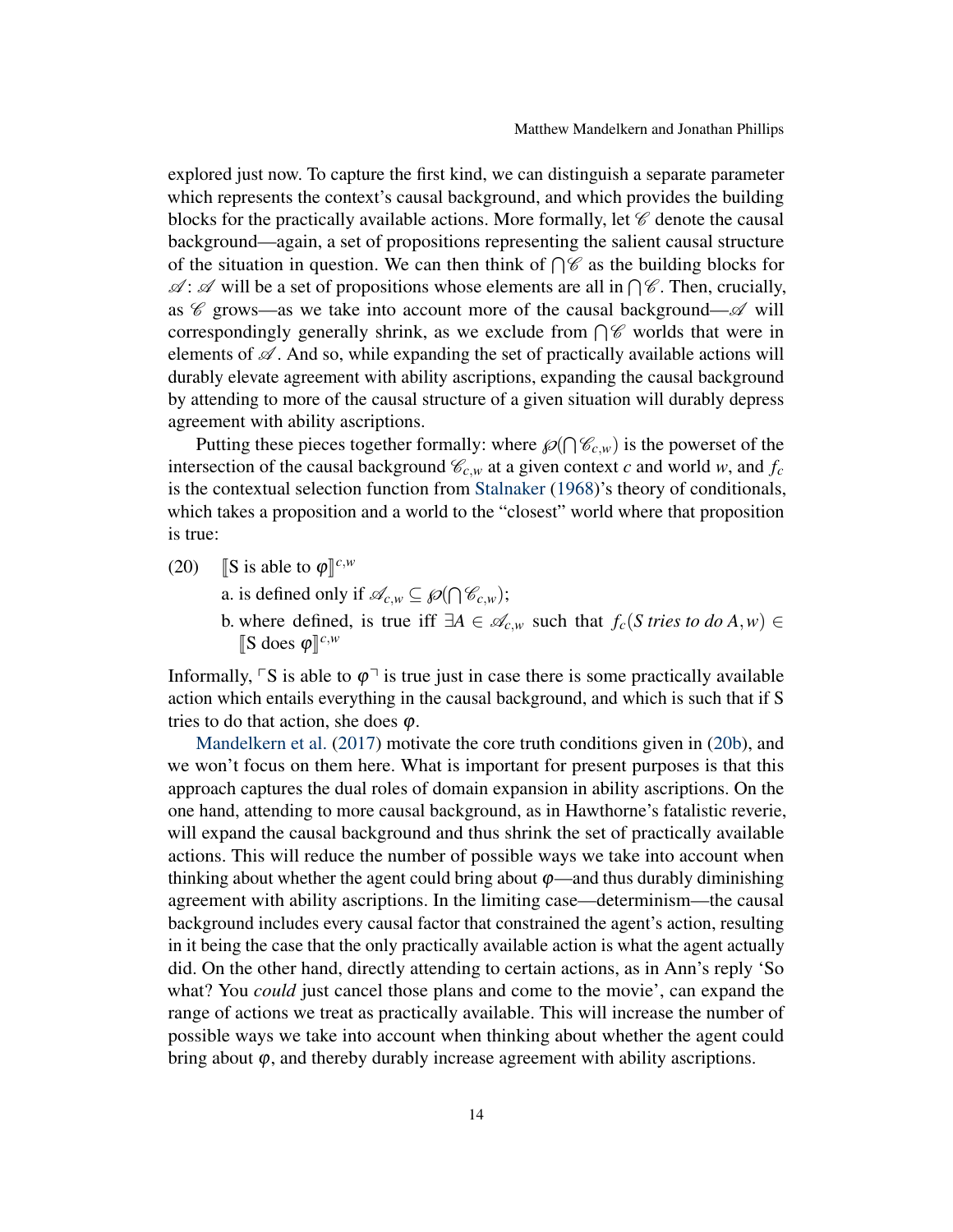# 7 Explaining our data

With these semantics in hand for 'force' and 'able', let us revisit the experimental results discussed in the first part of the paper. First, to explain the basic effect of morality, we will assume that something along the lines of what Knobe and Szabó proposed is correct, appropriately generalized to the present framework. That is, we assume that subjects generally work with a causal background whose intersection includes possibilities in which people do the right thing—and thus with corresponding sets of actions which include actions which do not violate moral norms. This means that in cases like the passenger scenario above, subjects will be less likely to take into account the full causal background which led the sailor to throw the passengers overboard, and they will be more likely to include actions in the set of practically available actions in which the sailor does something other than what he actually did, than in the cargo scenario.

But this tendency to treat agents as free to do morally good acts can run against a countervailing tendency when we call attention to more of the causal background in a given situation. In particular, highlighting the captain's causal role in bringing about the sailor's action—for instance, by using the active voice, or highlighting the captain when describing the scenario—will tend to make us more likely to include in the causal background propositions that capture the captain's causal role: e.g., the propositions that the captain ordered the sailor to throw the passengers overboard, that the captain was a superior to the sailor, and so on. Given our semantics for 'able' above, this in turn will make us less likely to treat the sailor as able to have done otherwise than he in fact did. And, given our semantics for 'force', that, in turn, will make us *more* likely to say that the sailor was forced to do what he did: for on our semantics for 'force', 'The captain forced the sailor to throw the passengers overboard' can only be true if the sailor was *not* able to do otherwise than throw the passengers overboard. In short, decreasing agreement with 'The sailor was able to do otherwise than throw the passengers overboard' by expanding the causal background will increase agreement with its negation, and thus tend to increase agreement with the corresponding 'force'-claim.

This provides an account of the attention effects in the passenger case, and it also predicts the order effects we observed above. If quantifier domain expansion is sticky, then expanding the causal background will lead to *durably* lower agreement with ability ascriptions, and thus to durably higher agreement with force ascriptions. And this is just what we observe: if we first focus attention on the sailor and then focus attention on the captain, we see an increase across the sequence in rates of agreement; whereas if we start by focusing attention on the captain and then subsequently focus on the sailor, we start from the beginning with relatively high rates of agreement in the 'force'-claim, and this stays stable across the sequence.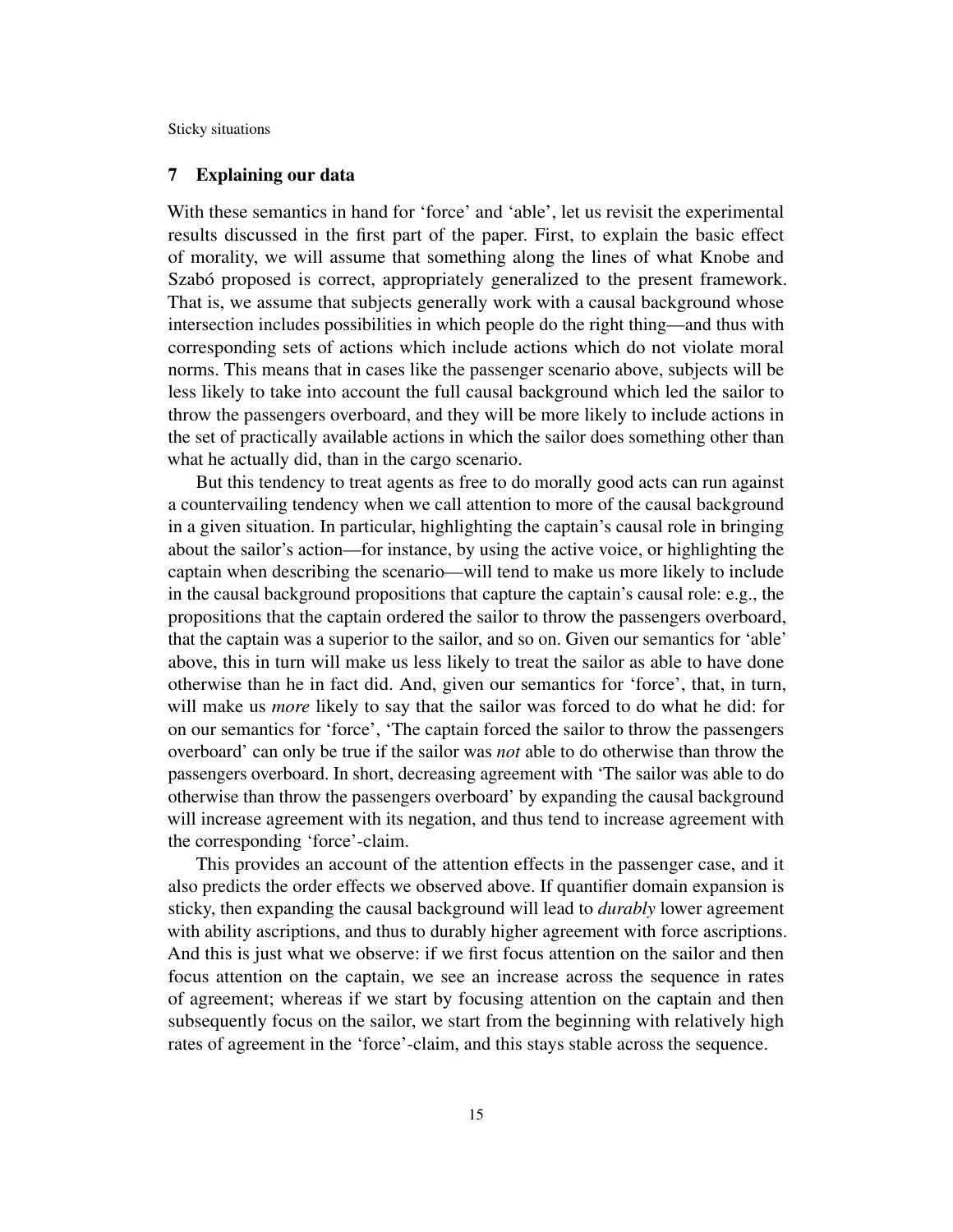As we saw above, we do not find similar order effects in the cargo case. A natural explanation of this is that in the cargo case, we are less likely to be ignoring the captain's causal role in the first place, and so calling attention to the captain does not change judgments in the same way. As we noted above, there is variation in the judgments in the cargo case. They seem to be consistent with quantifier domain variation, but are nowhere near as clear as the pattern in the passenger case, and go in the opposite direction. We do not see a natural way to tell a quantifier domain story about these judgments. Another possibility is that the differences in judgments observed here has to do with independent factors having to do with the questions made salient by active vs. passive formulations and the meaning of 'force', but not to do with quantifier domains. More work is needed on this topic.

#### 8 Conclusion

It is now well-known that morality exerts a surprising influence on judgments about ostensibly non-moral domains such as intentionality, causality, and compulsion. In this paper we sought to make progress on understanding morality's influence by exploring subtle judgments about whether an agent was forced to do what they did. In particular, we have focused on [Young & Phillips](#page-18-0) [\(2011\)](#page-18-0)'s surprising finding that variation in whether the 'force'-claims in question are formulated in the active or passive voice modulates morality's impact. We have argued that this modulation has to do with the influence of attention—which can be affected by active/passive variation, as well as by manipulating who the scenario focuses on—on a quantifier domain which affects the interpretation of 'force'. We presented an experiment which showed that sequences of active versus passive 'force' judgments show exactly the classic sticky pattern we expect of quantifier domain expansion. We argued that the interpretation of 'force' depends in part on a *causal background* which keeps track of the causal structure of a given scenario; the more causes we take into account, the more we will judge someone to have been forced to do what they did. This provides us with the resources to make sense of the effect of attention on 'force' judgments in immoral cases.

In concluding, we want to step back and emphasize some of the more general upshots of our exploration. One concerns moral psychology. How should we think about the participants who show are less inclined to accept 'The sailor was forced to throw the passengers overboard by the captain' than 'The captain forced the sailor to throw the passengers overboard'? One perspective, which Young and Phillips embrace, is that this inclination amounts to an 'internal error', landing us amidst 'logical inconsistencies'. We have suggested a different way of thinking about this inclination. On our proposal, the results in question do not point to logical inconsistencies in participants' judgments. Rather, participants in the two conditions—active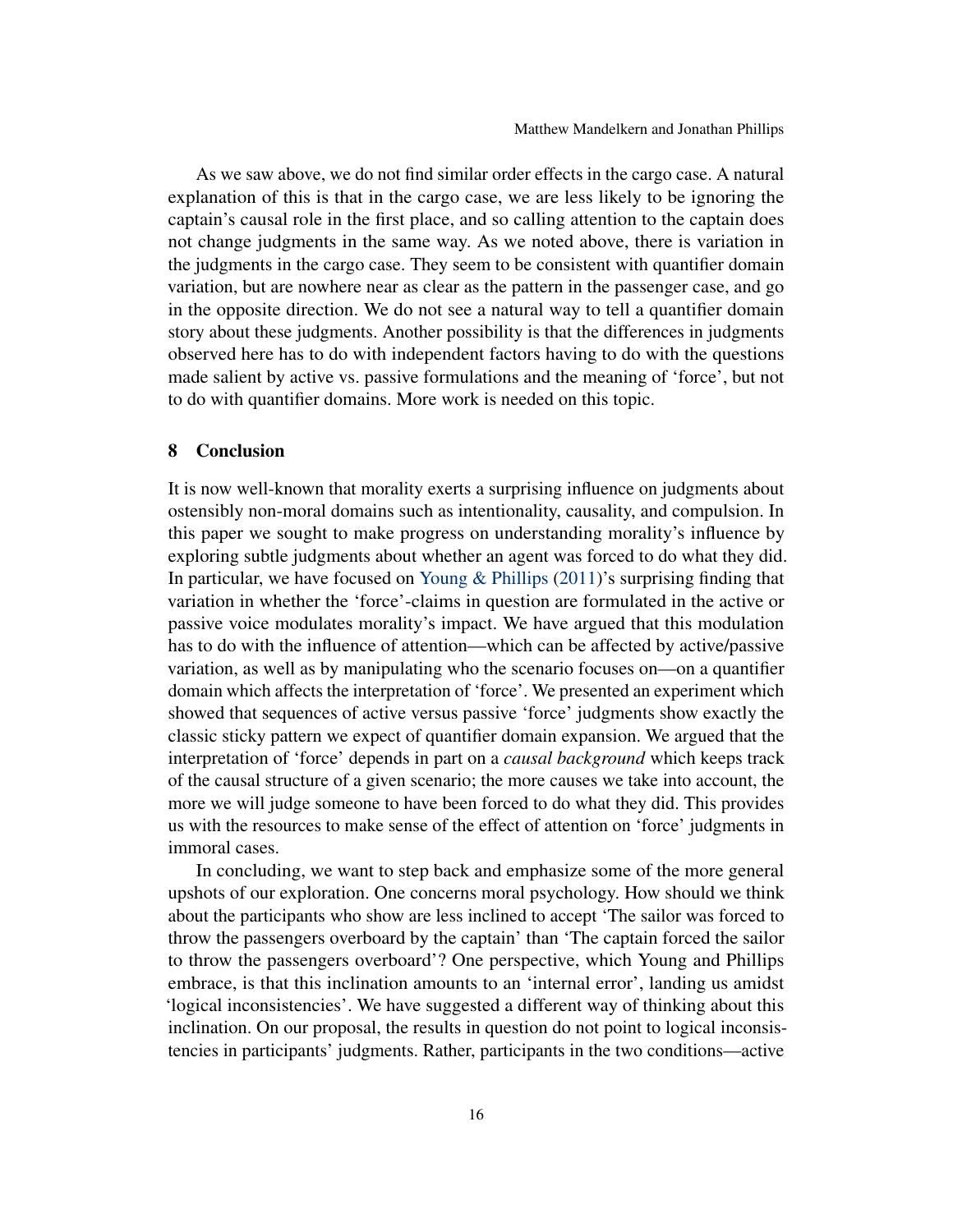vs. passive voice—are evaluating different contents, made prominent by changes in the information structure of the sentences which affect context-sensitive terms like 'force', and there is nothing inconsistent about having different attitudes towards those different contents. On this alternative perspective, it would be wrong to regard the observed sensitivity to morality and attention as fundamentally erroneous.

Of course, we might still conclude that the observed sensitivity to morality and attention is rationally suboptimal. We could try to imagine an agent whose concepts of intsentional action, causation, or compulsion were not sensitive to morality or attention. Perhaps such an agent would have one up on us rationality-wise. But perhaps not: the forms of moral context-sensitivity we have observed in natural language may turn out to be perfectly rational once one takes into account humans' fundamentally social nature and their limited capacity to represent and reason over non-actual possibilities [\(Phillips & Knobe](#page-18-5) [2018;](#page-18-5) [Phillips & Cushman](#page-18-6) [2017;](#page-18-6) [Shtulman](#page-18-7) [& Phillips](#page-18-7) [2018\)](#page-18-7). This is a central question which moral psychology must grapple with.

A second upshot is for experimental semantics and pragmatics. It is difficult to find grounds to argue that some set of judgments is a feature of context sensitivity rather than simple inconsistency or irrationality. In this paper, we have operationalized a well-known intuitive observation about quantifier domain expansion—its stickiness—showing that this feature can provide the foundations for experimental investigation of whether a given phenomenon is indeed due to changes in some domain of quantification. Specifically, the stickiness of quantifier domain expansion provides a characteristic signature in rates of agreement across sequences of the form  $\langle A, A' \rangle$  and  $\langle A', A \rangle$ , respectively. Investigating sequences of this form should provide a solid foundation for claims about quantifier domain expansion well beyond the present inquiry. This, in turn, raises an important theoretical question which, to our knowledge, remains open, namely *why* quantifier domains are sticky in this way. This question is important for understanding why the present paradigm works, and, we suspect, for better understanding the nature and sources of context-sensitivity and the cognitive effects of attention in general; it is just one of many important questions we leave open here.

# **References**

- <span id="page-16-0"></span>Alicke, Mark D. 1992. Culpable causation. *Journal of personality and social psychology* 63(3). 368.
- <span id="page-16-1"></span>Barr, Dale J, Roger Levy, Christoph Scheepers & Harry J Tily. 2013. Random effects structure for confirmatory hypothesis testing: Keep it maximal. *Journal of memory and language* 68(3). 255–278.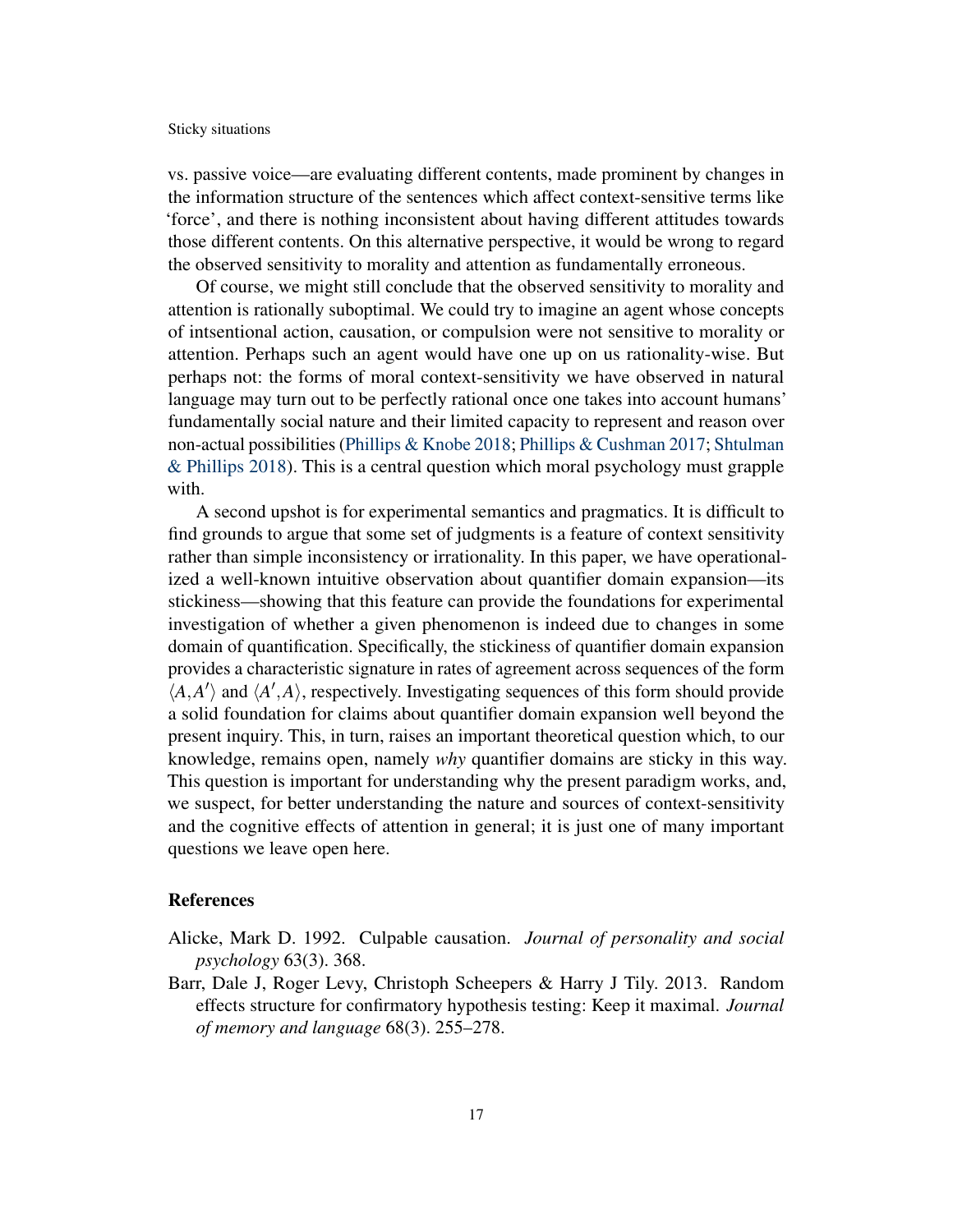- <span id="page-17-18"></span>Bates, Douglas, Martin Maechler, Ben Bolker, Steven Walker et al. 2014. lme4: Linear mixed-effects models using eigen and s4. *R package version* 1(7). 1–23.
- <span id="page-17-17"></span>Buhrmester, Michael, Tracy Kwang & Samuel D Gosling. 2011. Amazon's mechanical turk: A new source of inexpensive, yet high-quality, data? *Perspectives on psychological science* 6(1). 3–5.
- <span id="page-17-6"></span>Chakroff, Alek & Liane Young. 2015. Harmful situations, impure people: An attribution asymmetry across moral domains. *Cognition* 136. 30–37.
- <span id="page-17-3"></span>Cova, Florian. 2016. *The folk concept of intentional action* 117–141. John Wiley & Sons, Ltd. doi[:10.1002/9781118661666.ch8.](http://dx.doi.org/10.1002/9781118661666.ch8)
- <span id="page-17-12"></span>DeRose, Keith. 1991. Epistemic possibilities. *Philosophical Review* 100(4). 581– 605.
- <span id="page-17-15"></span>von Fintel, Kai. 2001. Counterfactuals in a dynamic context. In *Ken Hale: A life in language*, MIT Press.
- <span id="page-17-16"></span>Hawthorne, John. 2001. Freedom in context. *Philosophical Studies* 104(1). 63–79.
- <span id="page-17-11"></span>Hintikka, Jaakko. 1962. *Knowledge and belief: An introduction to the logic of two notions*. Ithaca, NY: Cornell University Press.
- <span id="page-17-5"></span>Hitchcock, Christopher & Joshua Knobe. 2009. Cause and norm. *The Journal of Philosophy* 106(11). 587–612.
- <span id="page-17-0"></span>Knobe, Joshua. 2003. Intentional action and side effects in ordinary language. *Analysis* 63(279). 190–194.
- <span id="page-17-1"></span>Knobe, Joshua. 2010. Person as scientist, person as moralist. *Behavioral and Brain Sciences* 33(04). 315–329.
- <span id="page-17-4"></span>Knobe, Joshua & Ben Fraser. 2008. Causal judgment and moral judgment: Two experiments. *Moral psychology* 2. 441–8.
- <span id="page-17-7"></span>Knobe, Joshua & Zoltán Gendler Szabó. 2013. Modals with a taste of the deontic. *Semantics and Pragmatics* 6(1). 1–42.
- <span id="page-17-8"></span>Kratzer, Angelika. 1977. What 'must' and 'can' must and can mean. *Linguistics and Philosophy* 1(3). 337–355.
- <span id="page-17-9"></span>Kratzer, Angelika. 1981. The notional category of modality. In H. Eikmeyer & H. Rieser (eds.), *Words, worlds, and contexts: New approaches in word semantics*, de Gruyter.
- <span id="page-17-2"></span>Leslie, Alan M, Joshua Knobe & Adam Cohen. 2006. Acting intentionally and the side-effect effect theory of mind and moral judgment. *Psychological Science* 17(5). 421–427.
- <span id="page-17-14"></span>Lewis, David. 1973. *Counterfactuals*. Oxford: Blackwell.
- <span id="page-17-10"></span>Lewis, David. 1979. Scorekeeping in a language game. *Journal of Philosophical Logic* 8(1). 339–359.
- <span id="page-17-13"></span>Lewis, David. 1996. Elusive knowledge. *Australasian Journal of Philosophy* 74(4). 549–567.
- <span id="page-17-19"></span>Mandelkern, Matthew, Ginger Schultheis & David Boylan. 2017. Agentive modals.